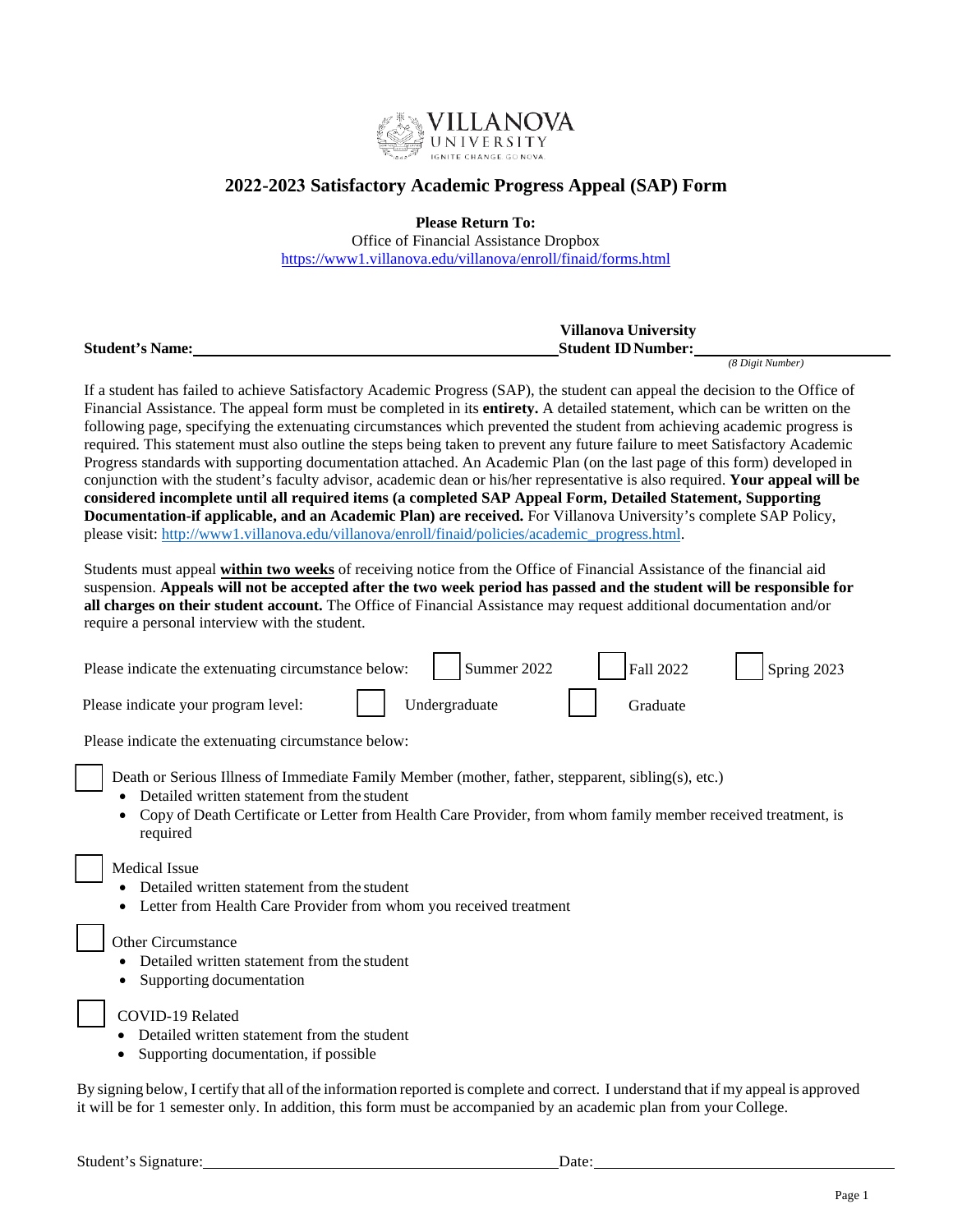

## **2022-2023 Detailed Statement for Satisfactory Academic Progress Appeal (SAP)**

**Please Return To:** Office of Financial Assistance Dropbox <https://www1.villanova.edu/villanova/enroll/finaid/forms.html>

**Villanova University Student's Name: Student ID Number:**

*(8 Digit Number)*

Please provide a detailed statement, which can be written on the lines provided below, specifying the extenuating circumstances which prevented you, the student, from achieving academic progress. You must also outline the steps being taken to prevent any future failure to meet Satisfactory Academic Progress standards with supporting documentation attached. This statement must be submitted along with the SAP Appeal Form, on the first page, and an Academic Plan, which can be found on the next page, that is completed in conjunction with your academic advisor, faculty member, or dean of your college.